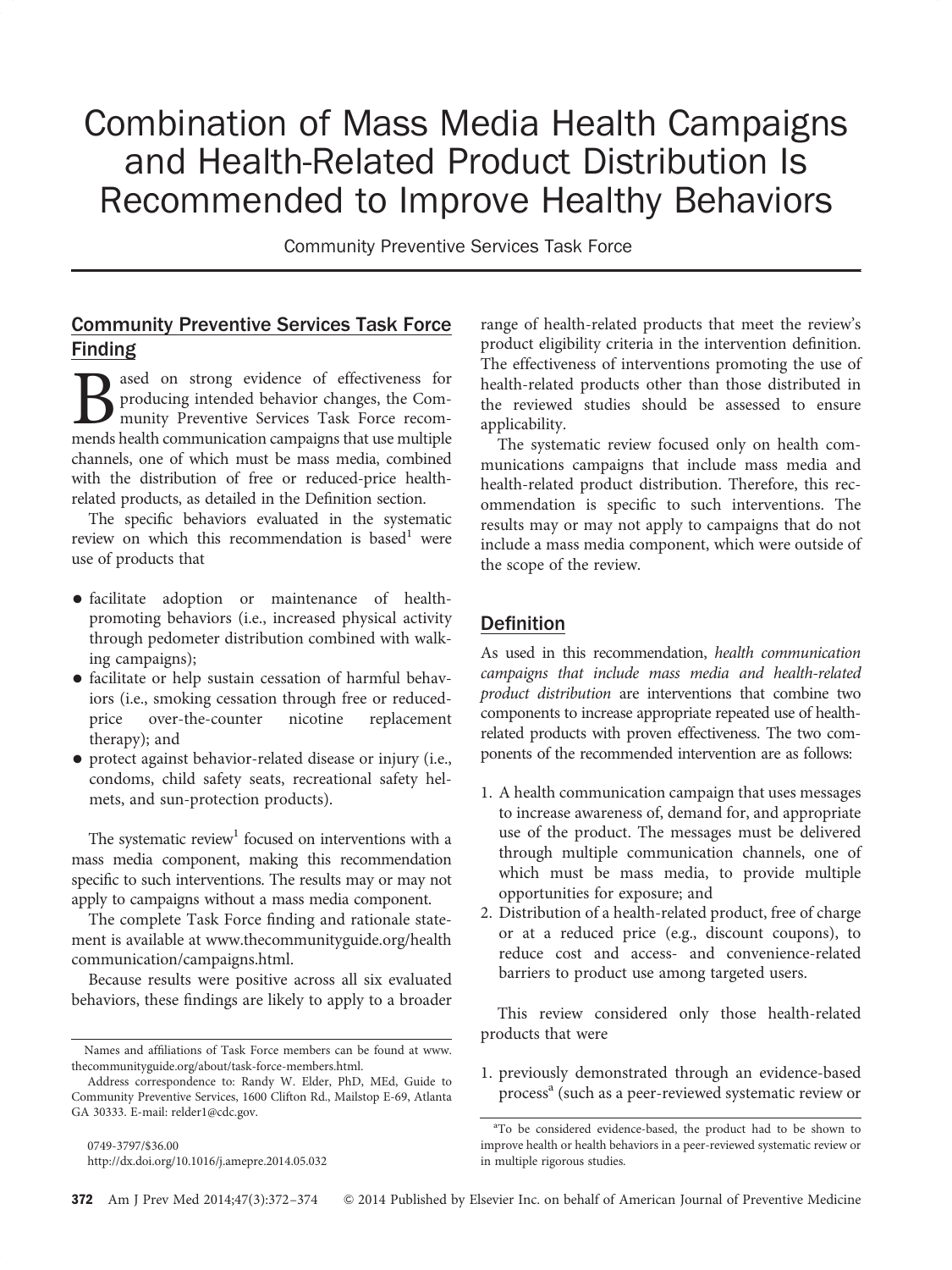multiple rigorous studies) to improve health-related outcomes (e.g., increased physical activity, smoking cessation, and reductions in disease, injury, or death); 2. tangible;

- 3. not a service (e.g., mammogram);
- 4. not exclusively available through prescription or administration by a health professional (e.g., vaccination or prescribed medication);
- 5. used repeatedly or continually for desired health behavior change and disease and injury prevention effects (e.g., using condoms, wearing helmets) rather than a one-time behavior (e.g., installing smoke alarms); and
- 6. not a food marketed as being "healthful" (e.g., oatmeal).

#### Basis of Finding

The Task Force finding is based on a systematic review<sup>1</sup> (search period 1980–2009) with 25 study arms from 22 studies. Twenty study arms found that the intervention was associated with a median increase of 8.4 percentage points (interquartile interval  $[IQI]=2.7$ , 14.5 percentage points) in the proportion of people engaging in a healthful behavior related to use of the distributed product. Similar results were found for five studies with results that could not be expressed as percentage point changes. The evidence also suggests that health campaigns that combine product distribution with a health communication campaign are more effective than health communication campaigns alone, without product distribution.

The review considered six health-related products: child safety seats, condoms, pedometers, recreational safety helmets, over-the-counter nicotine replacement therapy, and sun-protection products. The most commonly evaluated interventions were those that promoted use of recreational safety helmets and condoms. Although the magnitude of intervention effects varied, favorable results were found for interventions promoting all evaluated products.

Overall, results were consistently favorable across products with various characteristics (e.g., reusable versus single-use products; inherently protective products versus those that facilitate behavior change; those that promote the adoption of healthful new behaviors or the cessation of risky behaviors) and across a wide range of baseline usage rates. These results suggest that combining mass media health communication campaigns with distribution of any of a variety of health-related products that meet criteria specified in the review is likely to be effective in encouraging uptake of the intended health behaviors.

Included communication campaigns used several different channels, always with mass media (e.g., TV, radio, newspapers) and nearly always including small media (e.g., brochures, posters, fliers), over periods of time that ranged from 1 week to 36 months. In general, messages were disseminated via interpersonal communication (e.g., peer outreach, hotline numbers), community events (e.g., health fairs, festivals), and occasionally through social media (e.g., Facebook).

Some campaigns were accompanied by other activities such as providing services (e.g., HIV testing, quitline counseling) or environmental changes (e.g., building walking trails). Results demonstrated effectiveness regardless of the number of distinct channels that disseminated the product-use message (e.g., mass media  $+$  small media  $+$  interpersonal communication, or mass  $median +$  interpersonal communication).

The available evidence suggests that interventions that were explicitly presented as social marketing campaigns had better results than those that did not. Results were generally consistent across interventions with different distribution sites (e.g., community organizations, retail stores).

## Applicability

Across all evaluated campaigns, a wide variety of people were reached, including men, women, children, and people from diverse and varied racial and ethnic groups. Favorable results were found both for community-wide interventions and those targeted to specific demographic groups. These findings suggest that if campaigns and products are appropriately selected and targeted, they should be applicable across demographic groups.

The goal of the review was to evaluate effectiveness of an intervention process—the combination of a health communication campaign that included mass media with health-related product distribution—for promoting desired behavior change in the target audience. To serve this goal, eligibility criteria defined a set of health-related products that, although unique, shared enough characteristics to allow generalizability of the review's results to products with those characteristics.

Thus, review findings may not generalize to health communication and distribution campaigns for products that do not meet eligibility criteria (e.g., intangible services or products that require one-time use or installation to promote or protect health/prevent injury). This does not imply that such interventions are ineffective, but simply that their effects cannot be assessed based on the studies evaluated in the review.

## Other Benefits and Harms

Many campaigns had additional benefits, such as increasing other health behaviors and positively affecting